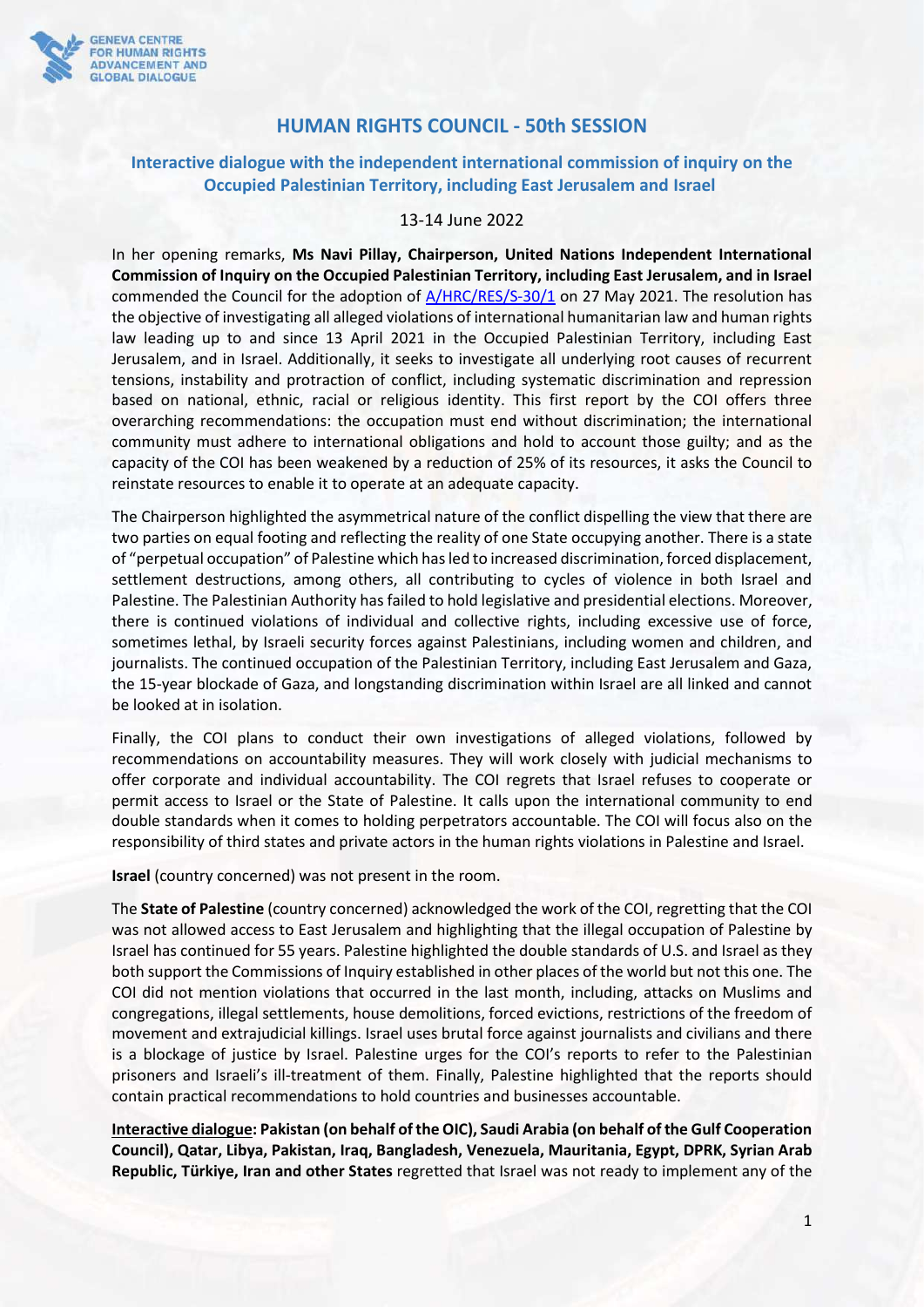

COI's recommendations, allow access in its territory and restore peace. The speakers highlighted that the solution must involve establishing an independent Palestinian State as of the 1967 borders. They urged the international community to end their double standards and encourage Israel to put an end to human rights violations. They condemned Israel's expansionist policies, expressed that the occupation must end now, and that it is key to ensure accountability and combat impunity. **U.S.** said no country is above scrutiny. The Council should work to counter impunity and promote accountability on a basis of universally applied standards. The nature of the COI is further demonstration of longstanding disproportionate attention given to Israel and must stop. The COI will continue contributing to the polarisation of the situation.

The **EU** highlighted there must be constructive engagement of both parts to reach a peaceful solution to the conflict, sharing its concern about the situation in Gaza and condemning the indiscriminate violence of Hamas. It supported a two-state solution and called for accountability. **Pakistan, Malaysia and Algeria** said the mandate must receive the necessary resources to function in its full capacity and denounced the systemic oppression by Israel of Palestine and the denial of basic civil rights. The **UAE** mentioned that Israel must put an end to all illegal practices in occupied Palestinian territories, expressed its support for peaceful initiatives and the Palestinian cause, and reiterated its commitment to work with all regional partners to find a solution. **France and Luxembourg** said that the mandate is too broad and expressed their concern over the death of journalists. They further reminded Israel to stop illegal settlements and evictions in East Jerusalem, protect women and children, and for the Palestinian State to combat impunity and guarantee democratic institutions in their territory. The **Russian Federation** supported the Palestinians and regretted the murder of a Palestinian journalist. **China** shared its deep concern about the situation in OPT, denouncing the expansion of illegal settlements of Israel and calling upon the occupying forces to lift the blockage of Gaza. Israel should restrain to avoid the vicious cycle of violence and conflicts and the two State plan should be promoted. **Chile** regretted the lack of progress in the implementation of the recommendations by the mandates in the OPT and called for a negotiated solution.

Several **NGOs** denounced Israel's occupation of Palestine and its system of racial discrimination, domination, and oppression. Israel's policies of systematic discrimination and fragmentation, in part through the illegal closure and blockade, have impeded the development of Gaza's healthcare sector. Some also regretted State's double standards and expressed that Palestinian people have the right to accountability and justice as do all other victims of human rights violations. They urged all States to support the mandate and regretted that Israel continues to refuse cooperation with it. **Some NGOs** expressed their concern over the escalation of violations in both Israel and the OPT and urged the international community to urgently and drastically change its approach to international law in the region. **Other NGOs** mentioned that the COI fails to address the conflict's root causes, which involves anti-Semitic hatred and fails to address the attacks by Hamas and others suffered by Israeli civilians, including against women and children.

A **point of order** was raised by the **State of Palestine** regarding an NGO's statement that used disrespectful language against the mandate.

#### Delegations that took the floor during the Interactive Dialogue (39 country delegations):

*State of Palestine (Country Concerned), European Union, Saudi Arabia (on behalf of GCC), Pakistan (on behalf of OIC), Jordan (on behalf of the Arab Group), United States (on behalf of a Group of Countries), Pakistan (on behalf of a Group of Countries), United Arab Emirates, France, Qatar, Cuba, Luxembourg, Libya, Iraq, Brunei Darussalam, Bangladesh, Venezuela, Namibia, Russian Federation, Maldives, Malaysia, Mauritania, Egypt, China, Algeria, Chile, DPRK, Syrian Arab Republic, Türkiye, Sri Lanka, Lebanon, Iran, Tunisia, Botswana, Indonesia, Somalia, Ireland, Sudan, Australia.*